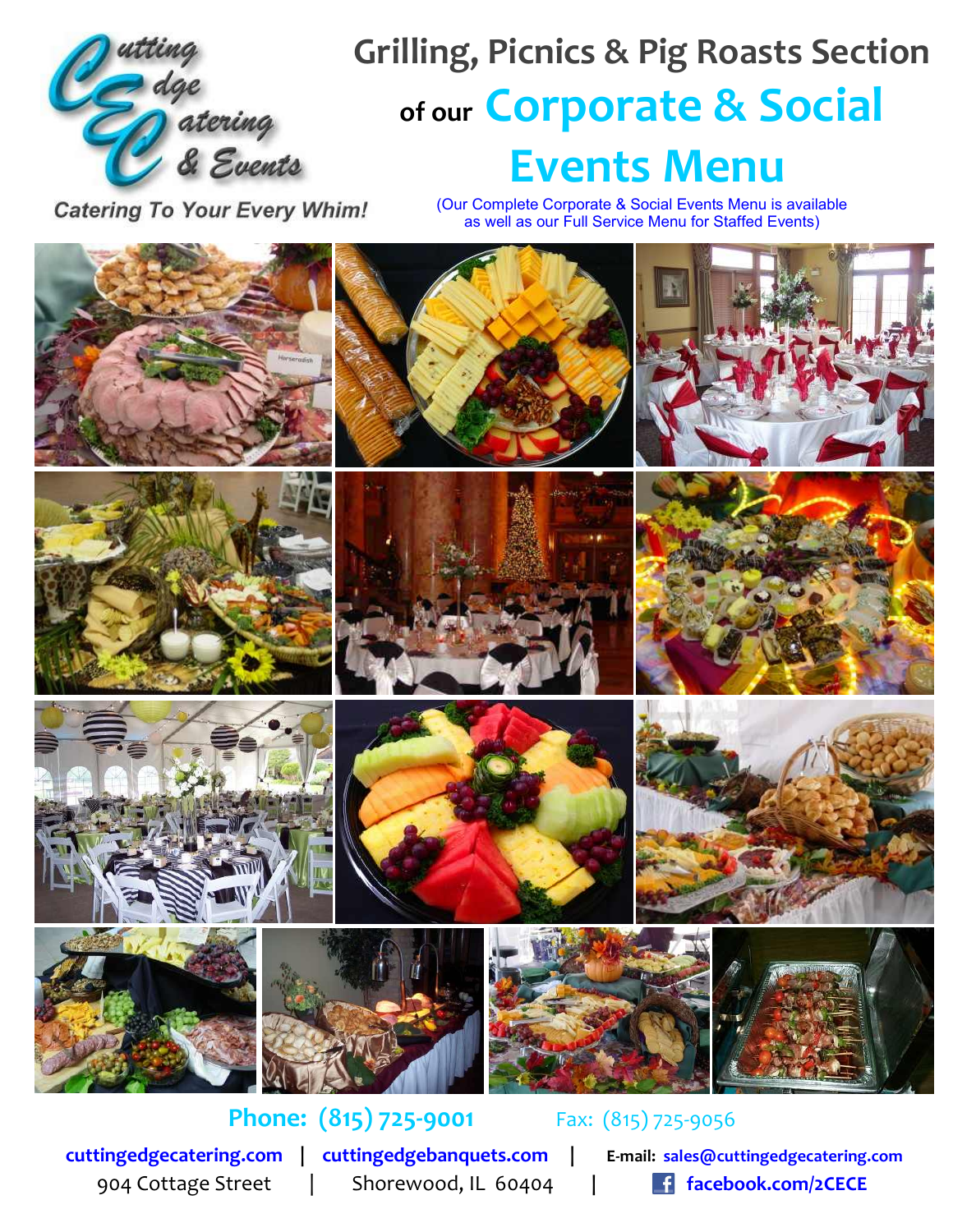

We look forward to being of service to you to make your event a complete success!

### **Make Your Next Event............ Unforgettable**

*We are happy to Customize a Complete Package for you.*

**Catering To Your Every Whim!** 

*We shop locally whenever possible to Support Local Business & provide you with the Freshest Ingredients!*

| <b>Casual to Elegant</b> | <b>Beverage &amp; Liquor Service</b> | <b>Breakfast &amp; Brunch</b> |
|--------------------------|--------------------------------------|-------------------------------|
| <b>All Occasions</b>     | <b>Picnics &amp; Pig Roasts</b>      | <b>Box Lunches</b>            |
| Over 100 Appetizers      | <b>Grilling On Location</b>          | <b>Bi-Monthly Specials</b>    |
| <b>Party Trays</b>       | <b>Pick Up or Delivery</b>           | <b>Unique Locations</b>       |
| <b>Customized Menus</b>  | <b>Tents, Tables &amp; Chairs</b>    | 1-Stop-Shopping               |
| <b>Theme Menus</b>       | <b>Entertainment</b>                 | 15 to 15,000 guests           |

### We can accommodate **Dietary Needs** Meals

(GF) Gluten Free | (VG) Vegetarian (No Meat) Some items can be altered to fit your dietary need. CEC has made every effort to ensure that the allergen information provided is accurate. However, because of the variety of procedures used in our kitchen and our reliance on our suppliers, we can<br>make no guarantees of its accuracy and disclaim liability for the use of this information. All common<br>allergens are presen encouraged to refrain from consuming at their discretion.

**Table of Contents** *A Quick Guide to all we have to offer - Click below to go to the page*

| Page |                                  | Page |
|------|----------------------------------|------|
|      |                                  |      |
|      |                                  | 9    |
|      |                                  |      |
|      |                                  | -10  |
|      |                                  |      |
|      |                                  |      |
|      |                                  |      |
|      |                                  |      |
|      | Service Package & Other Services | -14  |
|      |                                  |      |

### **Terms & Conditions:**

*• All Menus & Pricing* are subject to: change without notice, delivery, delivery minimums, applicable sales tax, caterer usage fees and service charges. Menu items are subject to change without notice depending on market availability.

*• Minimum Order* is 15 people. *Increments of 5 people.*

*Final Counts* are due five (5) days prior to your event date.

*• Deposits:* \$25 - \$200 deposit and an email confirmation on delivered packages. \$200-\$1000 deposit and signed contract on service packages is required.

*• Cancellations* for Pick Up or Delivered (Drop Off) Catering Require a 72 Hour Notice. For Staffed Events Refer to the Contract.

*• Delivery* requires a half hour interval. Normal delivery is Sunday through Friday 6:00AM-6:00PM, & Saturdays 6:00AM-7:00PM. Other times are also available. *• Gratuities* are encouraged at customer's discretion. *(Suggested rate 3-18%)*

*• Warming Rack Packages* are \$10.25 each: Includes a heavy-duty reusable wire rack, aluminum water pan & 2 sterno.

For serving durations of more than a half hour, we recommend getting the "Warming Rack Packages" for your hot foods to ensure a quality product for you & your guests. Hold onto racks for future use or return the rack to our office (in good condition & within 2 weeks of your event), & you will get a refund check of \$2.50 per rack returned. Aluminum water pans are \$2.00 each. Sterno are \$1.25 each. Wire racks are \$6.00 each.

*• Standard Disposable Place Settings (9" styro plate, fork, knife & napkin)* are included in our per person menus, excludes Box Lunches, A la Carte Items, Party Trays, Desserts, Beverages & other menus otherwise noted. Use *Your Own Place Settings* & deduct 20¢ from the menu.

*•* Upgrade to our High Quality Plastic Plates: *10" Black, White or Clear* for 80¢ | GREEN Place Settings**:** *10" Compostable* for 20¢ | *11" Bambu* for \$1.25 *• Serving Spoons & Tongs* are included - 1 set per 100 people. Additional Spoon is 50¢ or Tong is 25¢.

<span id="page-1-0"></span>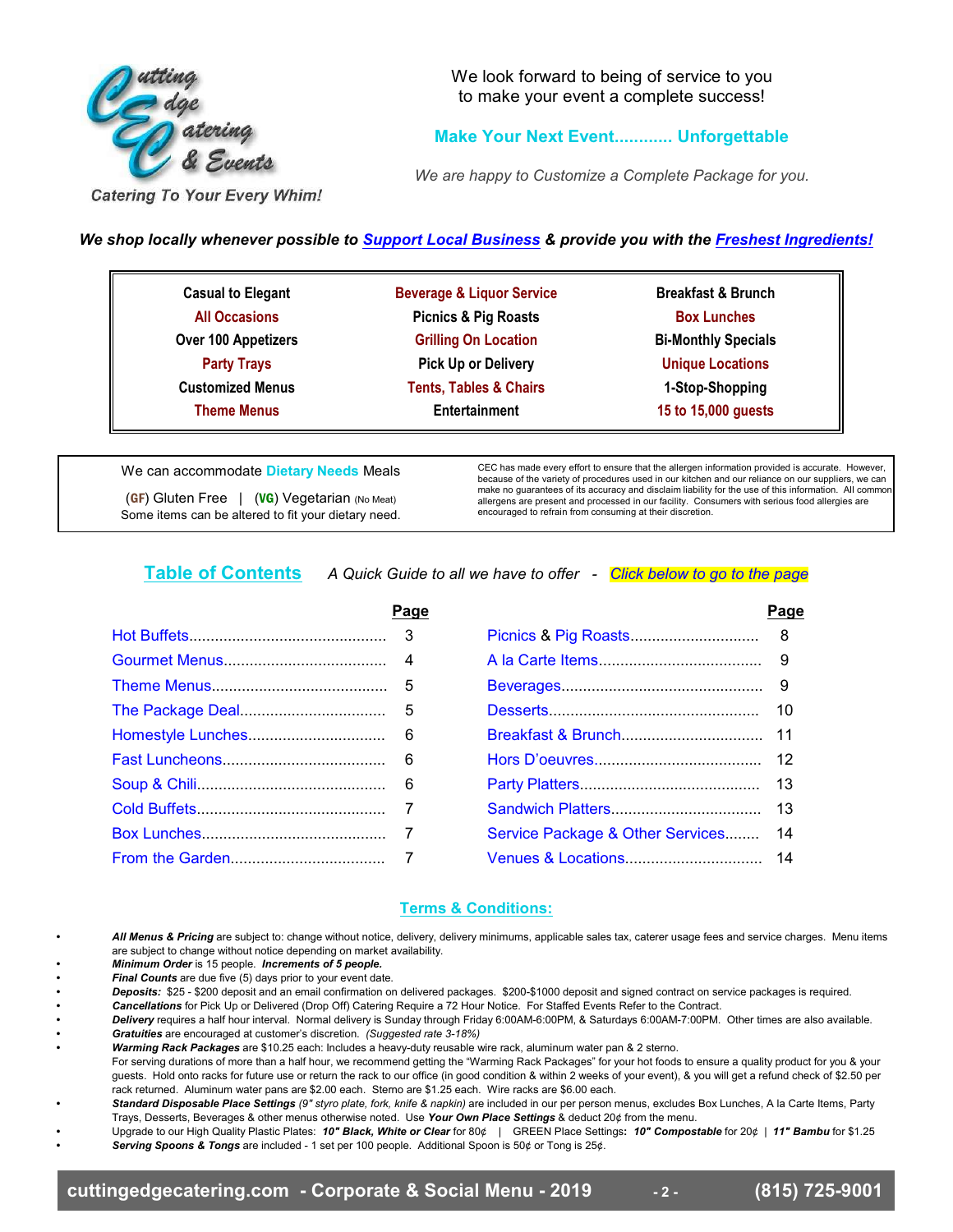<span id="page-2-0"></span>**Picnics We're Grilling - While You're Chilling**

**Entree Selections**:

1/3 Pound Hamburger  $(GF)$  with Bun Jumbo All Beef Hot Dog (GF) (6:1) with Bun *(Steamed or Grilled)* BBQ Chicken (GF) (Assorted Pieces): *Sauced or BBQ Spice Rub* Boneless Breast of Chicken (GF) with Kaiser Roll (add \$1.25) Italian Link Sausage (GF) with Bun Fresh or Smoked Polish Sausage (GF) with Bun Bratwurst (GF) with Bun Teriyaki Glazed Beef Brochette (add \$3.75) Chicken & Pineapple Brochette (add \$3.75) (GF) 1/4 Slab of BBQ Ribs\* (add \$2.75)  $(GF)$ Boneless Pork Chop (GF) with Kaiser Roll (add \$1.50)

**All American Buffet** - All Entrees are Grilled

### **Side Dish Selections:**

Homestyle Baked Beans (GF) *(Add Ground Beef for 50¢)* Baby Russet Potatoes with Garlic & Rosemary (add 50¢) (GFIVG) Half Ear of Corn in the Husk with Butter (add  $50¢$  - Seasonal) (GFIVG) Kernel Corn (GFIVG) Assorted Chips (GFIVG) (Individual Bag) Red Skin Potato Salad (GFIVG) Rotini Pasta Salad (VG) Coleslaw: *Creamy or Vinaigrette* (GF|VG) Watermelon Wedges (GFIVG) Cucumber Salad Vinaigrette (add 50¢) (GF|VG) Garden Tossed Salad (add 50¢) (GF|VG)

**Also Includes:** Ketchup, Mustard & Standard Place Settings (9" Plate, Fork, Knife & Paper Napkin)

### **Delivered Package**

Pre-Grilled at our Location Hot & Ready to Serve

3 Entrees & 3 Side Dishes \$ 11.25 2 Entrees & 3 Side Dishes \$ 9.75<br>2 Entrees & 2 Side Dishes \$ 8.50 2 Entrees & 2 Side Dishes

**Grill On Location Package**

Chef Griller(s) • Buffet Attendant(s) • Grill(s) & Equipment • 2 Hour Serving Duration • Min 150 people • *100-149 people add a \$170.00 Grilling Fee*

> 3 Entrees & 3 Side Dishes \$ 13.50 2 Entrees & 3 Side Dishes \$ 12.25 2 Entrees & 2 Side Dishes \$ 11.00

*All American Condiment Package* (GF|VG) *(American Cheese, Shredded Lettuce, Diced Tomato, Diced Onion, Relish & Pickle Slices) add 95¢ Add Ons* (GF|VG)*: Sauteed Onions & Green Peppers for 85¢ | Sauteed Mushrooms for 75¢ | Red Sauce for 50¢ | Sauerkraut for 50¢*

Other Grilling Items are Available (See Next Page) - *Let Us Create Your Custom Menu*

# <span id="page-2-1"></span>**Pig Roasts**

**Slow Roasted, Juicy & Tasty. Perfect for Any Occasion...... Simply Delicious!**

**Whole Roasted Pig (GF)** \$5.25 per pound

Includes: Kaiser Roll, BBQ Sauce (GF|vG) & 9" Standard Place Settings (9" Plate, Fork, Knife & Paper Napkin)

**Required Roasting Package:**

**Carved On Site** (Our Chef Carves the Pig On Site for up to a 4 Hour Location Time) \$ 375.00 100 Pound Minimum with 3 Sides. Add an Alternative Entree to complete your menu. Includes Warming Rack Packages.

> **Whole Decorated on Plank** (You Carve) \$250.00 75 Pound Minimum. Includes Warming Rack Packages.

**Pig-In-A-Pan** (Pig is Pre-Carved. 75 Pound Minimum.) \$ 175.00

We recommend one pound of pig per person. Head may be on with an apple in its mouth or head off. Prices are subject to actual pig weight (before cooking) & will be charged accordingly. If more than<br>200 pounds of pig is

**Pig Sides Package:** Choose Any 3 Sides for \$ 4.25

Baby Russet Potatoes with Garlic & Rosemary (GFIVG) Southern Fried Potatoes (GFIVG) Homestyle Baked Beans (GF) **Green Beans:** Almondine or Seasoned (GFIVG) Kernel Corn (GFIVG) *Add Seasoned Baked Chicken for \$1.25 per piece* (GF)

Red Skin Potato Salad (GF|VG) Rotini Pasta Salad (VG) Watermelon Wedges (GFIVG) Coleslaw: *Creamy or Vinaigrette* (GF|VG) **Fresh Cut Fruit Salad (GFIVG)** *Other Sides & Entrees are listed on the next page*

**cuttingedgecatering.com - Corporate & Social Menu - 2019 - 8 - (815) 725-9001**

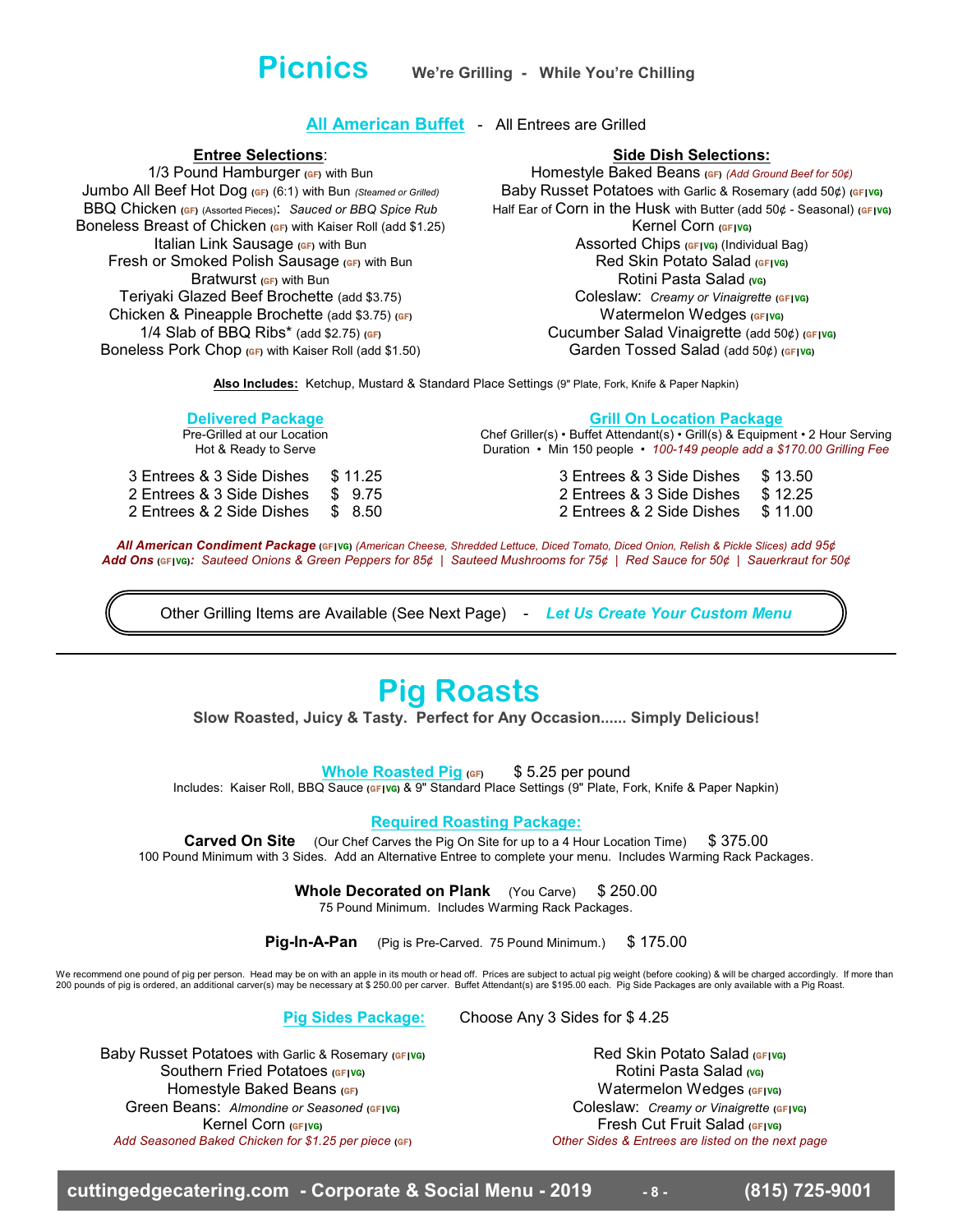# <span id="page-3-0"></span>**A la Carte Menu Items**

**Custom Grilling on Location Package** \$ 450.00 *(Choose Items Below)* Chef Griller • Buffet Attendant • Grill & Equipment • 2 Hour Serving Duration • Up to 150 people

### **Entree Selections:**

| 1/3 Pound Hamburger (GF) with Bun\$ 3.25<br>Vegetarian Burger (vg) with Bun\$ 2.95                                                                                                                                                         |  |
|--------------------------------------------------------------------------------------------------------------------------------------------------------------------------------------------------------------------------------------------|--|
| Jumbo All Beef Hot Dog (6:1) (GF) with Bun \$ 2.75<br>Sausage Link (4:1) (GF) with Bun\$ 2.95<br>Brat, Italian or Polish Sausage: Fresh or Smoked                                                                                          |  |
| Boneless Chicken Breast (4 oz.) (GF) with Kaiser \$ 2.95<br>Deep Fried or Baked Chicken Piece (GF) \$ 1.25<br>Baked Seasoning: Lemon Pepper, Rotisserie, Rosemary Citrus, Italian<br>Herb or BBQ Spice Rub. BBQ Sauced is \$1.50 per piece |  |
| BBQ Ribs (GF): Full Slab\$17.95 Half Slab \$ 9.25<br>1/4 Slab\$ 4.95 2 Rib Portion \$ 3.50<br>Boneless Pork Chop (6 oz.) (GF) with Kaiser\$ 3.95<br>BBQ Pulled Pork (4 oz.) (GF) with Kaiser\$ 3.50                                        |  |
| BBQ Beef (4 oz.) (GF) with French Bread\$ 3.75<br>Italian Beef (4 oz.) with French Bread\$ 3.75                                                                                                                                            |  |
| Teriyaki Glazed Beef Brochette\$ 5.75<br>Chicken & Pineapple Brochette (GF)\$ 5.25                                                                                                                                                         |  |
| T-Bone (14-16 oz.), Filet Mignon (8 oz.), Strip Steak (10-12 oz.)                                                                                                                                                                          |  |
| * Subject to Market Price                                                                                                                                                                                                                  |  |

### **Side Selections:** *All of our Chilled Salads are Homemade!*

| Tortellini Pesto (ve), Antipasto (GF), Concord Grape (GF) ve) or<br>Taffy Apple (GFIVG)                                                                                                                                     |                                      |
|-----------------------------------------------------------------------------------------------------------------------------------------------------------------------------------------------------------------------------|--------------------------------------|
| Fresh Cut Fruit (GFIVG), Bow Tie Pasta (VG), Oriental Noodle (VG), Cucumber<br>Vinaigrette (GFIVG), Gazpacho (GFIVG), or Loaded Potato (Bacon, Cheddar, Sour<br>Cream & Chives) (GF)                                        |                                      |
| Red Skin Potato (GFIVG), Rotini Pasta (VG), Macaroni (VG), Coleslaw: (Creamy<br>or Vinaigrette) (GFIVG), Watermelon Wedge (GFIVG) or Cantaloupe Wedge (GFIVG)                                                               |                                      |
| Garden Tossed Salad with Tomato & Cucumber (GFIVG) \$1.85                                                                                                                                                                   |                                      |
| Half Ear of COIN in the Husk with Butter (Seasonal) (GFIVG) \$ 1.50                                                                                                                                                         |                                      |
| Homestyle Baked Beans (Add Ground Beef for 50¢) (GF)<br>Idaho Baked Potato with Butter & Sour Cream (GFIVG)<br>Baked Sweet Potato with Butter & Brown Sugar (GFIVG)<br>Baby Russet Potatoes with Garlic & Rosemary (GFIVG). | \$1.25<br>\$1.95<br>\$2.50<br>\$1.75 |
| Assorted Chips (GFIVG) (Individual Bag)\$ 0.75                                                                                                                                                                              |                                      |

**Don't Forget the Place Settings** 10" Black, White or Clear Plastic Plate, Fork, Knife & Napkin \$1.30 per setting 9" Standard Plate, Fork, Knife & Napkin 50¢ per setting

Italian Beef with Peppers & Onions - (serves up to 5) \$ 10.75 per pound | Roast Beef with Au jus - (serves up to 5) \$ 10.25 per pound Kaiser Rolls \$4.75 per dozen | French Bread \$5.75 per dozen

Premium Entree Selection: \$ 2.75 per portion or Added to Any Menu \$ 2.50 per person *Roast Turkey Breast with Gravy | Roast Loin of Pork with Gravy | BBQ Pulled Pork* (GF) *London Broil with Mushroom Bordelaise Sauce (add \$3.10) | Carved from the Bone Turkey Breast with Gravy (add \$2.00)*

Standard Entree Selection: \$ 2.50 per portion or Added to Any Menu \$ 2.25 per person Glazed Baked Ham (GF) | Baked Mostaccioli with Mozzarella: Meat or Marinara (vG) Sauce | Penne Pasta with Baby Spinach, Garlic, Olive Oil & Parmesan (vG) *Fettuccini Alfredo* (VG) *| Italian Sausage Wedges with Peppers & Onions in Marinara* (GF) *| Polish Sausage Wedges with Sauerkraut* (GF)

### <span id="page-3-1"></span>**Beverages Thirst Quenching Solutions**

| <b>Chilled</b><br><b>Beverages</b> | <b>Canned Sodas</b> (12 oz. Can) or <b>Bottled Water</b> (16.9 oz.)<br>\$18.75 per case (24)<br>$$5.70$ per 6 pack<br>Assortment of Pepsi, Diet Pepsi, Coke, Diet Coke, Sprite, 7-Up, Mountain Dew, A&W | <b>Bottled Lipton Iced Tea</b> (18.5 oz.) \$9.95 per 6 pack<br>Choice of: Sweetened   Unsweetened                                                  |  |  |  |
|------------------------------------|---------------------------------------------------------------------------------------------------------------------------------------------------------------------------------------------------------|----------------------------------------------------------------------------------------------------------------------------------------------------|--|--|--|
|                                    | Root Beer, Lemon Lipton Brisk Iced Tea, Crush Orange & Dr. Pepper. Or Specify                                                                                                                           | <b>Cold Milk</b> with Cups (2% or Whole)<br>\$6.95 per gallon                                                                                      |  |  |  |
|                                    | <b>2 Liter Soda</b> with Cups \$3.95 per 2 Liter<br>Choice of: Pepsi   Diet Pepsi   Sierra Mist                                                                                                         | <b>Juice with Cups</b> $(5.5 \text{ oz. Can})$<br>95¢ per can<br>Choice of: Assorted   Orange   Apple   Pineapple   Grapefruit   Tomato            |  |  |  |
|                                    | <b>Cold Beverages with Cups</b><br>\$31.50 per 3 gallons<br>Choice of: Iced Tea Sweetened   Iced Tea Unsweetened   Lemonade   Fruit Punch                                                               | Add Ice for \$2.50 per 7 lbs. Bag (we recommend 1 bag of ice per case)<br>Plastic Ice Bowl (up to 2 bags) for \$3.50 each   Cups are \$1.95 per 25 |  |  |  |
|                                    |                                                                                                                                                                                                         |                                                                                                                                                    |  |  |  |
| <b>Hot</b><br><b>Beverages</b>     | <b>Hot Brewed Beverages with Cups &amp; Condiments</b><br>Per 50 Cups: Styro Cups are \$49.50                                                                                                           | Choice of: Regular Coffee<br>Decaffeinated Coffee   Hot Tea   Hot Chocolate<br>Compostable Cups are \$56.50<br>Clear Hard Plastic Cups are \$64.50 |  |  |  |